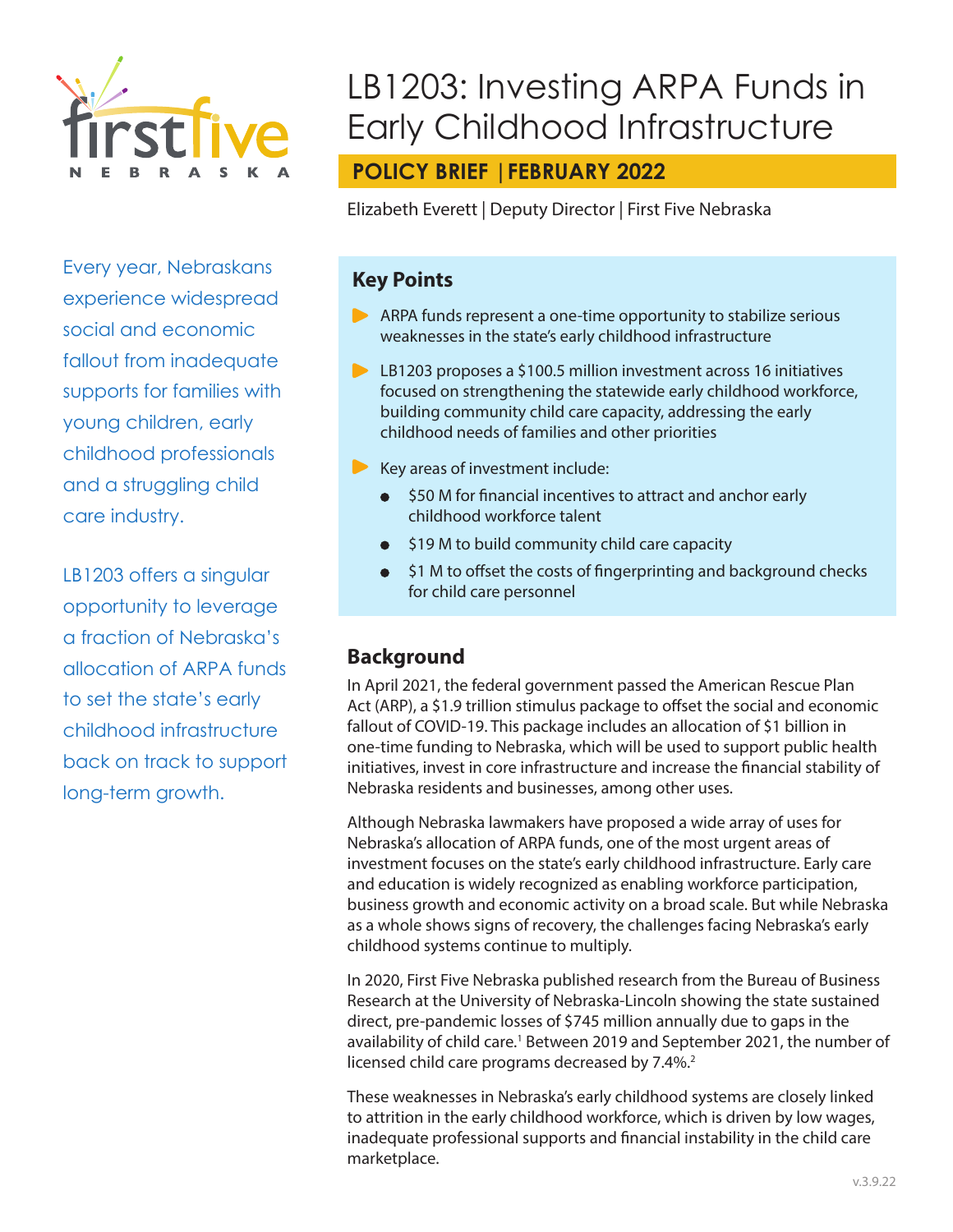### **Attrition in NE Licensed Child Care Programs Serving Children Age 0-5**<sup>2</sup> **2019–September 2021**



### **Intent of LB1203**

The challenges facing Nebraska's early childhood system are too complex and deeply rooted to be permanently solved by any one-time investment of funds. However, Nebraska's allocation of ARPA funds offers a unique opportunity to stabilize the most urgent problems facing working parents, communities and the state's professional early childhood workforce so we can pursue long-term, sustainable solutions moving forward. LB1203 calls for an investment of \$100.5 million in ARPA funds in 16 separate initiatives that are most likely to create traction in our efforts to increase social, educational and economic opportunity for families with young children and our state as a whole. These areas of investment fall into the following categories:



### **Attract and Anchor Child Care Professionals**

Despite its importance to the state economy, child care is notorious for offering poor financial security, limited access to health care insurance and other liabilities that deter professional educators from choosing or remaining in the field as a rewarding career. In fact, the mean wage of child care workers is approximately half the mean annual wage of Nebraska workers overall (\$25,030 vs. \$50,260).<sup>4</sup> LB1203 proposes financial incentives to offset the impact of low wages on the early childhood professional workforce

#### **Retention and Recruitment Allowances | \$50 Million**

- Provide a \$350 monthly allowance for one year to all currently employed child care professionals if they remain in the child care workforce.
- Provide a \$350 monthly allowance for one year to newly recruited or re-engaged child care professionals  $\bullet$ beginning 60 days after they begin active employment. These employees will receive retroactive payment for the initial two months of the year.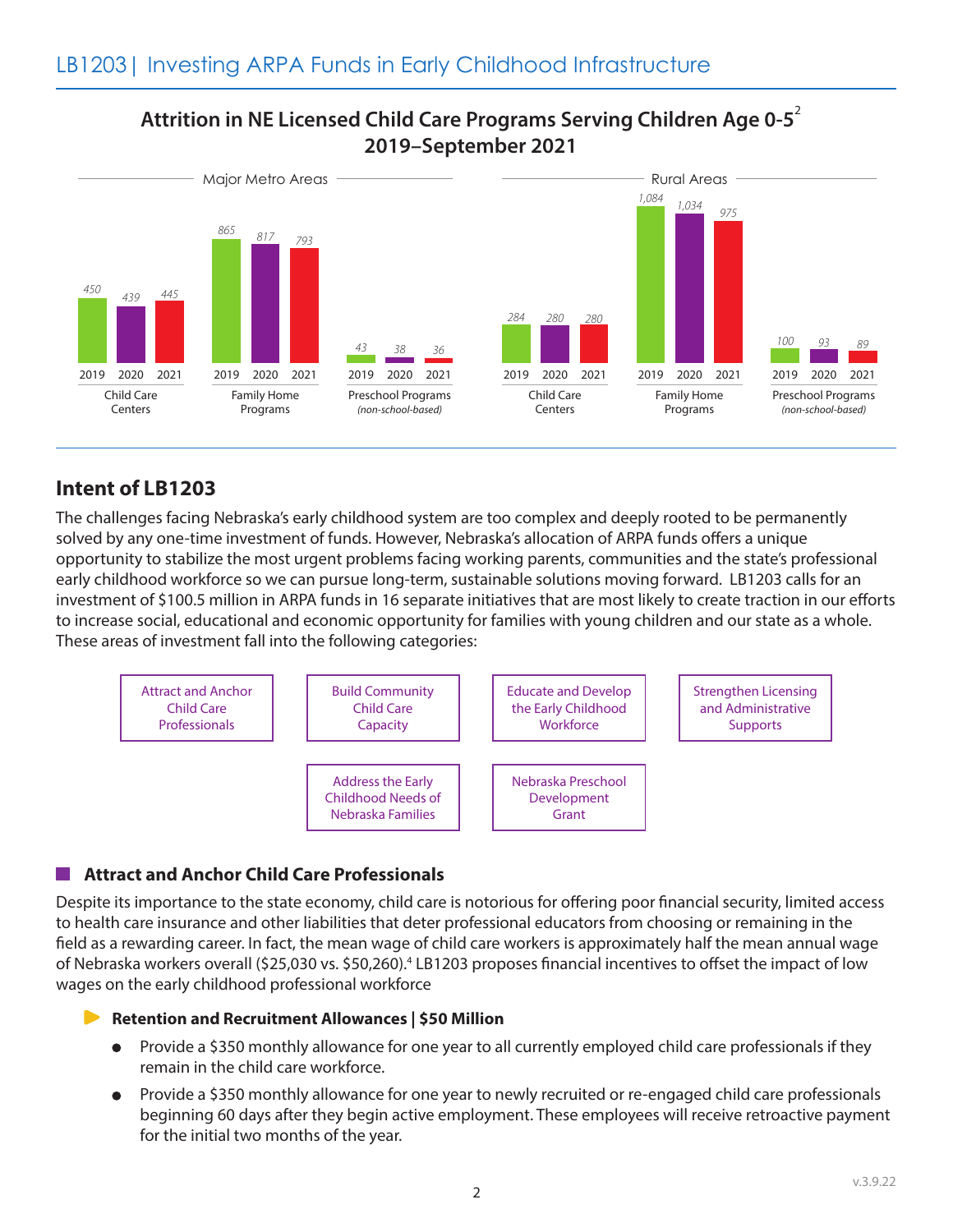#### **Child Care WAGE\$ Supplements | \$3.58 Million**

- The WAGE\$ program, administered by the Nebraska Association for the Education of Young Children (NE AEYC) offers graduated wage supplements based on education level, which incentivizes providers to pursue professional development opportunities.
- Provide salary supplements for approximately 456 early care and education providers serving children age 0-5 in all types of settings.

#### **Build Community Child Care Capacity The Contract of the Contract of the Contract of the Contract of the Contract of the Contract of the Contract o**

Prior to the pandemic, approximately 28% of state residents had limited or no access to child care services from licensed providers. 5 Nebraskans living in child care deserts face

significant challenges as the lack of programs makes these locations inhospitable to young families and employers alike. In such areas, communities must address child care as part of a broad-scale strategy for ongoing social and economic development.

#### **Build Community Child Care Infrastructure | \$19 Million**

- Provide funds for communities in need to conduct a child care landscape study, develop capacity building plans, business planning quality models, planning and implementation of start up and expansion of child care programs.
- Support capacity building plans for 35 to 45 communities and a maxmimum of 34 individual programs.

#### **Educate and Develop a High-Quality Early Childhood Professional Workforce**

A well-educated early childhood workforce is essential to increasing the supply of quality child care programs throughout the state. Scholarships, more accessible educational opportunities and financial incentives for professional development are a key strategies for reducing barriers to entry into early childhood care and education.

#### **T.E.A.C.H. Nebraska Program | \$3.5 Million**

- T.E.A.C.H. Nebraska is a scholarship program administered by NE AEYC for students who are pursuing associate's or bachelor's degrees in Early Childhood Education at local colleges. In FY2021, T.E.A.C.H. Early Childhood Nebraska helped 131 students advance their early childhood education goals.
- Enhanced scholarships would offer degree attainment bonuses, increased stipends to students during practicums and other supports.

#### **Accreditation for Child Care Providers | \$150,000**

- Create the first support system of its kind in Nebraska to help family child care programs pursue accreditation with the National Association for Family Child Care. Accreditation is an indicator of high quality in program design, business practices and professional development of providers.
- LB1203 would give approximately 40 family child care providers access to training, mentoring, a peer-learning network, self-study materials and financial assistance for completing the accreditation application.

#### **All Our Kin Business Education of Child Care Providers | \$300,000**

Provide access to All Our Kin resources, a 10-week business education series designed to improve the efficiency and financial viability of family child care programs so providers can focus more fully on the children in their care.



**Mean Annual Wage**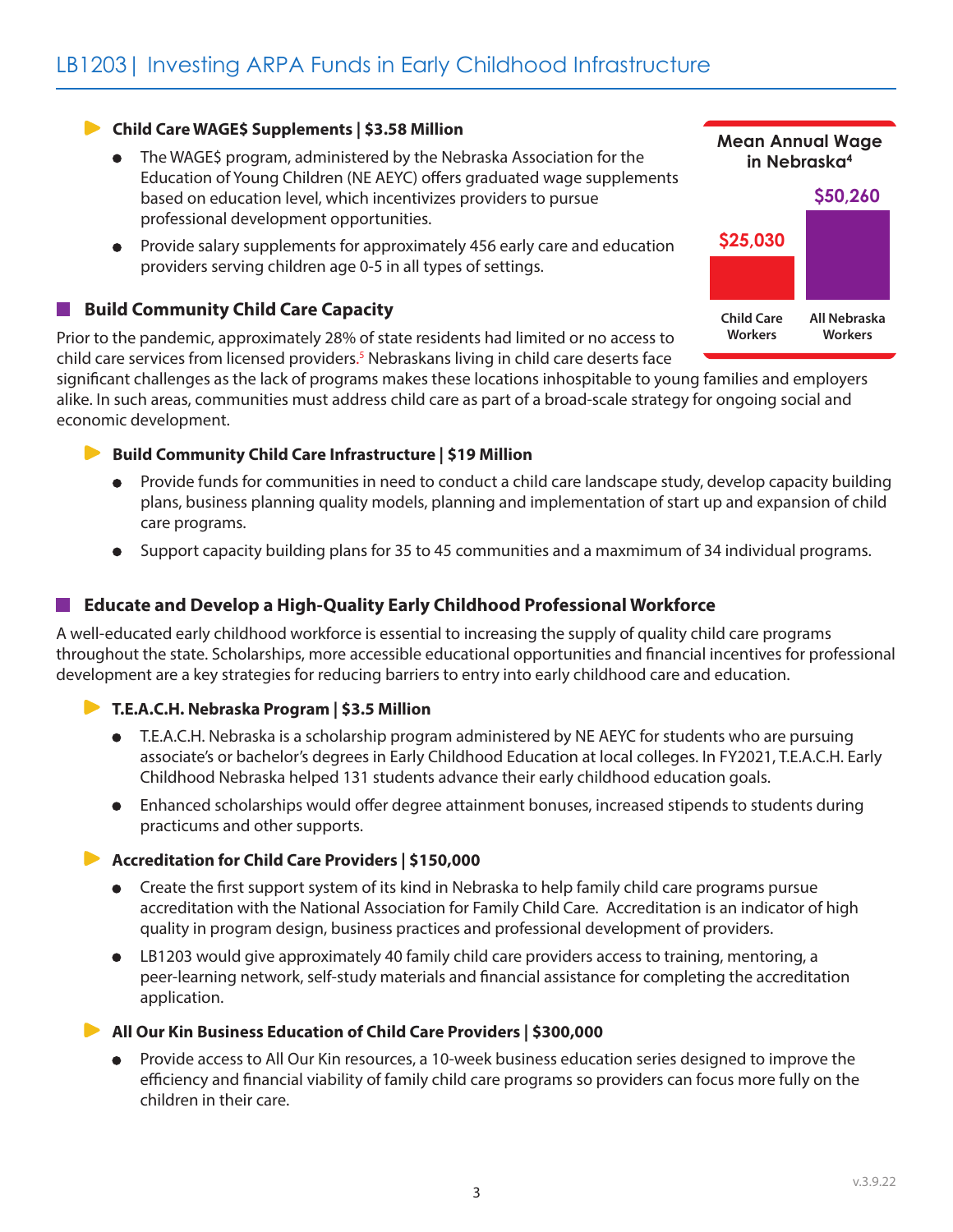Currently, All Our Kin training is offered yearly in 10 provider cohorts. Additional funding would purchase training materials, provider attendance stipends, consultant/instructor fees and other supports for approximately 170 additional family child care providers over 8 cohorts.

**Nebraska Early Childhood Professional Record System | \$400,000**

The Nebraska Early Childhood Professional Record System (NECPRS) is an online resource that enables early childhood professionals to record their employment history, organize their credentials and certificates, locate and register for professional training opportunities and more.

#### **Nebraska Department of Education Early Childhood Scholarships | \$165,000**

- Expand the existing scholarship fund at the Nebraska Department of Education to make Child Development Associate (CDA) certificates, advancement in Step Up to Quality and other professional development opportunities more affordable to child care providers throughout the state.
- **Children's Mental and Behavioral Health Needs | \$485,000**
	- Purchase early childhood mental health and consultation services through KidSquad, a project of the Child Saving Institute, to help early childhood professionals support healthy mental and behavioral development of young children in their care.
	- Expand availability of KidSquad classroom resources will impact approximately 140 additional children directly and 1,000 children indirectly.

#### **Strengthen Child Care Licensing and Other Administrative Supports**

Child care licensing ensures that children are being cared for in environments that meet baseline requirements for their health and safety. As such, licensing is where a child care provider's journey toward quality begins. LB1203 contains provisions that make it easier for more providers to navigate licensing and quality improvement processes, and address other key administrative issues related to program operations.

#### **Child Care Licensing Support for Family Child Care | \$250,000**

- Provides licensing materials, guidance and other support to help unlicensed and potential family child care providers fulfill state licensing requirements, meet health and safety standards, and become part of a professional network for family care business owners.
- Offers licensing support to approximately 60 new familiy child care programs.

#### **Child Care Licensing Materials for Spanish-Speaking Providers | \$750,000**

- Approximately 11% of Nebraska's population is Hispanic or Latino in origin<sup>6</sup> and 7.4 percent of Nebraskans identify Spanish as their primary language.<sup>7</sup> As this segment of the population grows and takes its place in the state's workforce, it is essential that Spanish-speaking communities have options for licensed, linguistically accessible child care.
- Provides funds to translate licensing materials, basic education materials and information about participation in Step Up to Quality into Spanish.
- **Fingerprinting and Background Checks | \$1 Million**
	- Fingerprinting and background checks are are essential safeguards to ensure parents can have confidence in the programs who are entrusted with the care of their children.
	- From March 11 to October 1, 2021, Nebraska Department of Health and Human Services covered fingerprinting costs and processing fees for license-exempt providers, licensed providers, staff, volunteers and household members associated with licensed programs. LB1203 Extends DHHS payments to the Nebraska State Patrol to perform these functions.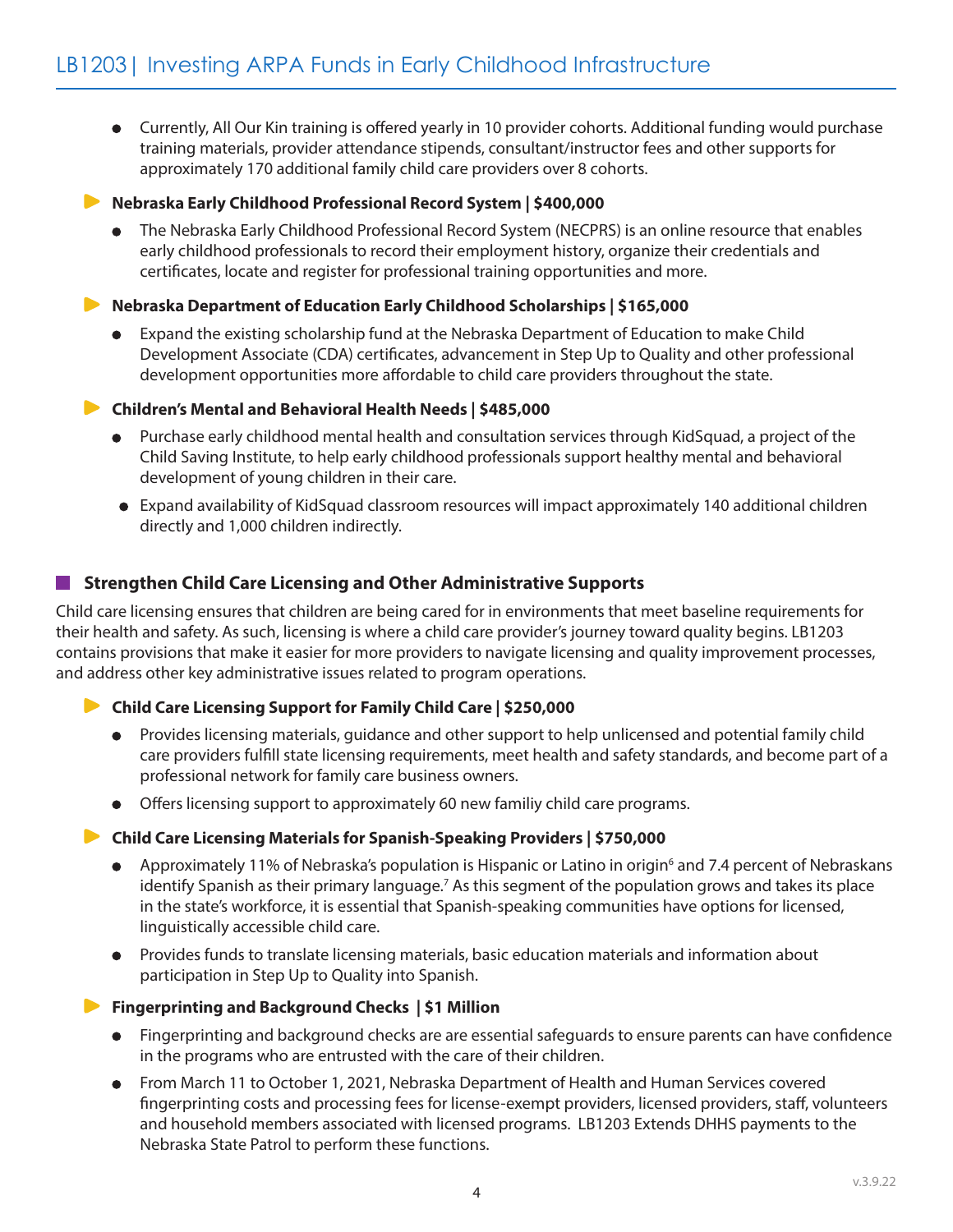#### **Address Early Childhood Needs of Nebraska Families**

Nebraska's potential for ongoing social and economic growth depends on its ability to help young families thrive and cultivate a productive, skilled workforce. But as access to high-quality child care programs decreases, working parents have fewer options to pursue educational, training or employment opportunities to better provide for their children and families. LB1203 addresses some of these challenges facing Nebraskans throughout the state.

#### **• Child Care Subsidy Assistance | \$5 Million**

- Families of low income often struggle to meet required copayments for subsidized child care, a problem which has intensified over the course of the pandemic. In turn, this creates cash flow problems for providers. A conservative estimate suggests that family home providers in Nebraska carry a minimum of \$3,000 in unpaid copayments per year. This further strains the financial security of providers and creates a barrier to child care assistance for the families who need it the most.
- Resolves unpaid copayments to providers so families can regain eligibility for subsidized child care services and relieves financial pressure on child care providers.

#### **Teen and Young Parent Program Expansion | \$2.9 Million**

- The Teen and Young Parent Program is a collaborative, two-generational effort with four of Omaha's largest  $\bullet$ direct service providers that has integrated health, academic and family support services to meet the needs of young parents and their children in Douglas and Sarpy Counties.
- Expands the program to deliver care coordination, intensive home visiting and parent education to approximately 750 additional teens and young parents in eight or more counties.

#### **Nebraska Child Care Referral Network | \$500,000**

The Nebraska Child Care Referral Network is an online resource that enables parents to more easily locate available child care slots in their communities. The website enables users to search for providers based on geographical location, children's age, provider type, participation in Step Up to Quality and the Child Care Subsidy program, among other factors. Facilitating connections between providers and parents also helps child care programs manage their cashflow by helping them fill available slots. LB1203 would sustain the Network for an additional three years.

#### **Coordinate and Align Early Childhood Systems**

The Nebraska Preschool Development Grant (PDG) is a federally funded, multi-year, cross-organizational effort to align state systems so Nebraska communities are better equipped to empower parents to guide the healthy development of young children. The grant combines the resources and expertise of state agencies, early childhood and K-12 educators, community leaders, nonprofits and private sector interests.

#### **Preschool Development Grant Extension | \$12.5 Million**

Extends operations of the Nebraska Preschool Development Grant including parent education services, social-emotional support programs, early developmental screenings, integrative early childhood data system, child care business training and other projects.